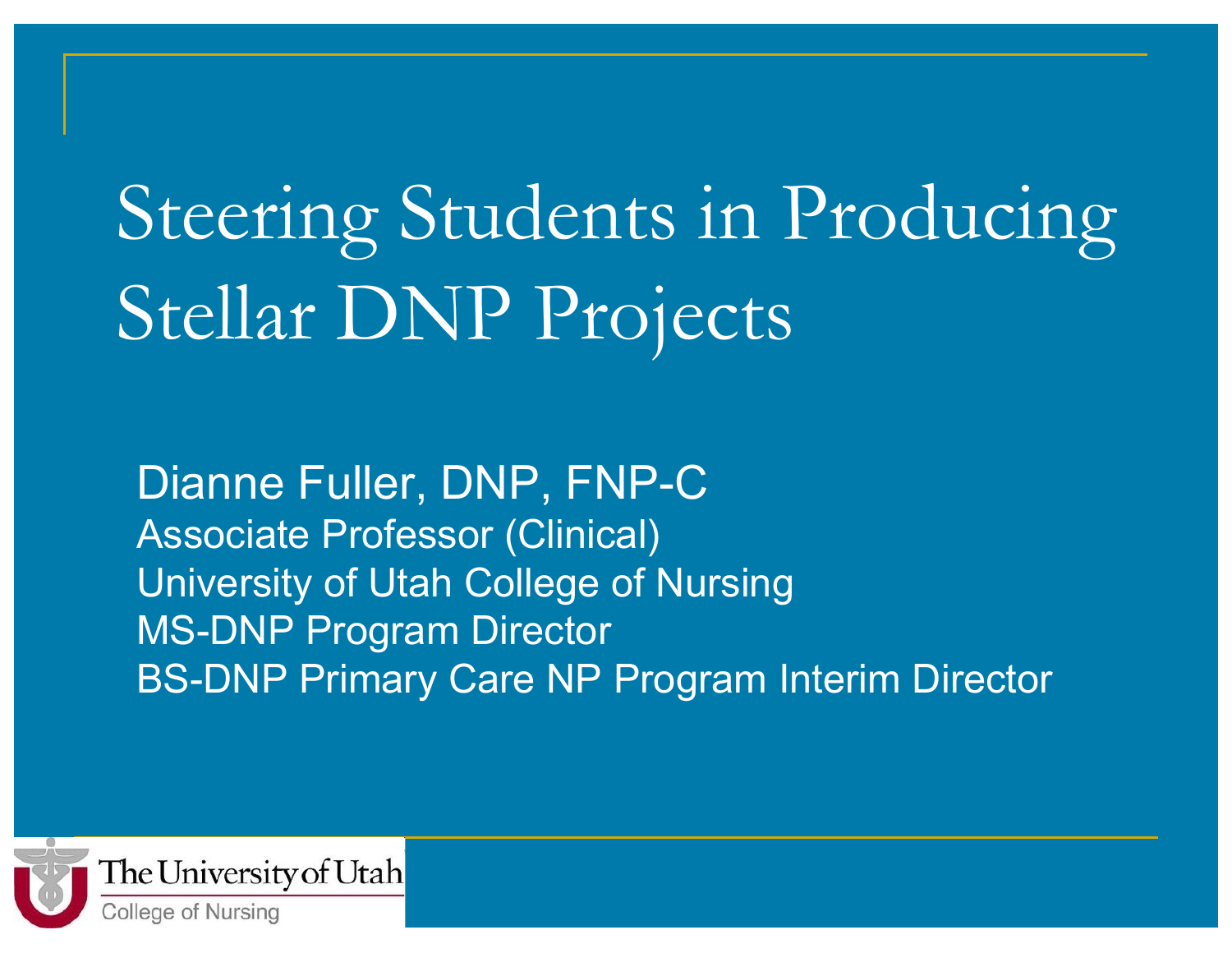Evolution of DNP How We Came to Be

**Need for DNP identified B** AACN Position **NONPF Position Deta** Other leadership groups IOM

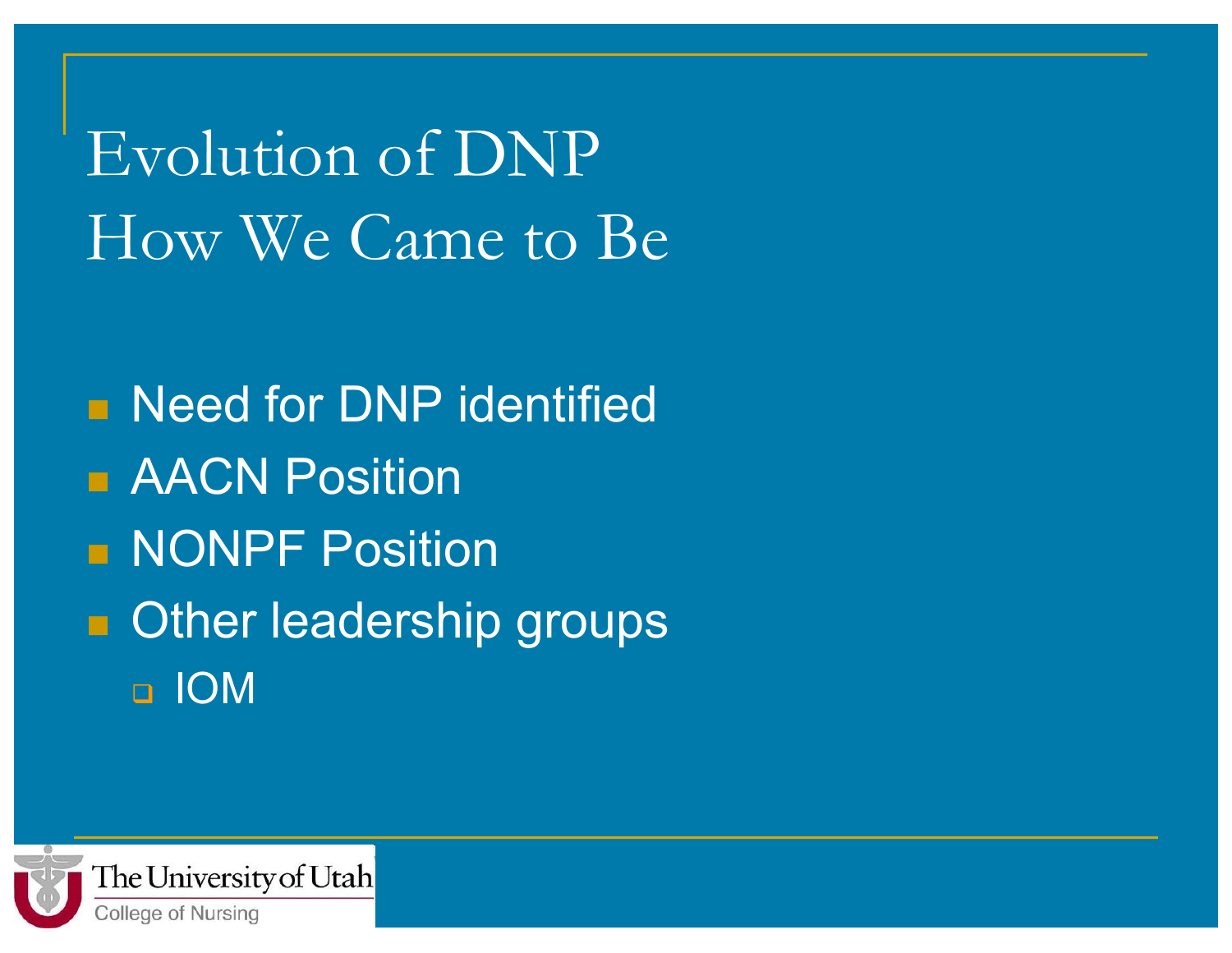### AACN 8 Essentials

- Scientific underpinnings for practice
- Organizational and systems leadership for quality improvement and system thinking
- Clinical scholarship and analytical methods for evidence-based practice
	- Technology and information for the improvement and transformation of patientcentered health care

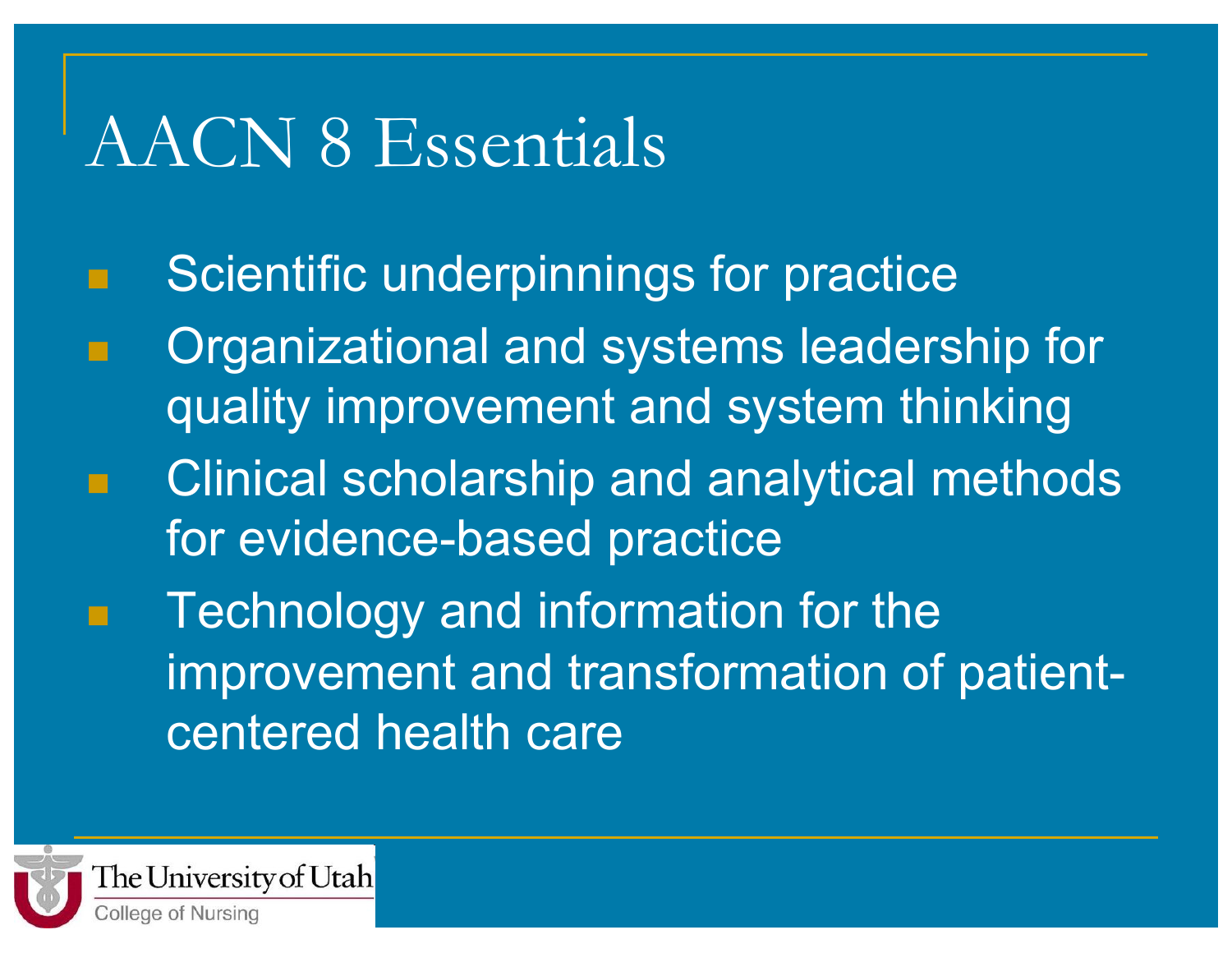### AACN Essentials cont.

- Health care policy for advocacy in health care
- Inter-professional collaboration for improving patient and population health outcomes
- Clinical prevention and population health for improving the nation's health Clinical Advanced nursing practice for improving the delivery of patient care

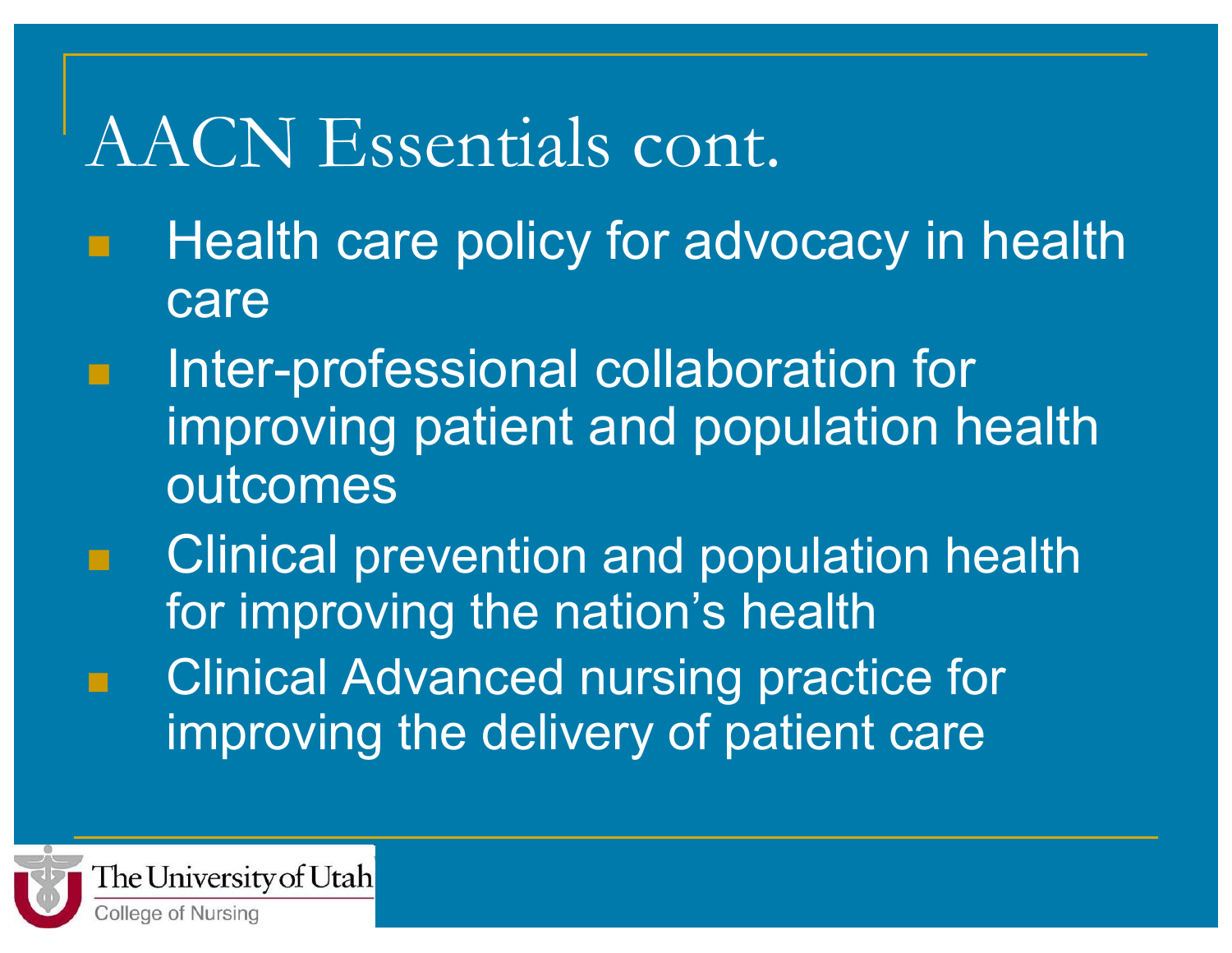### AACN on Final Project

 "Doctoral education, whether practice or research, is distinguished by the completion of a specific project that demonstrates synthesis of the student's work and lays the groundwork for future scholarship".

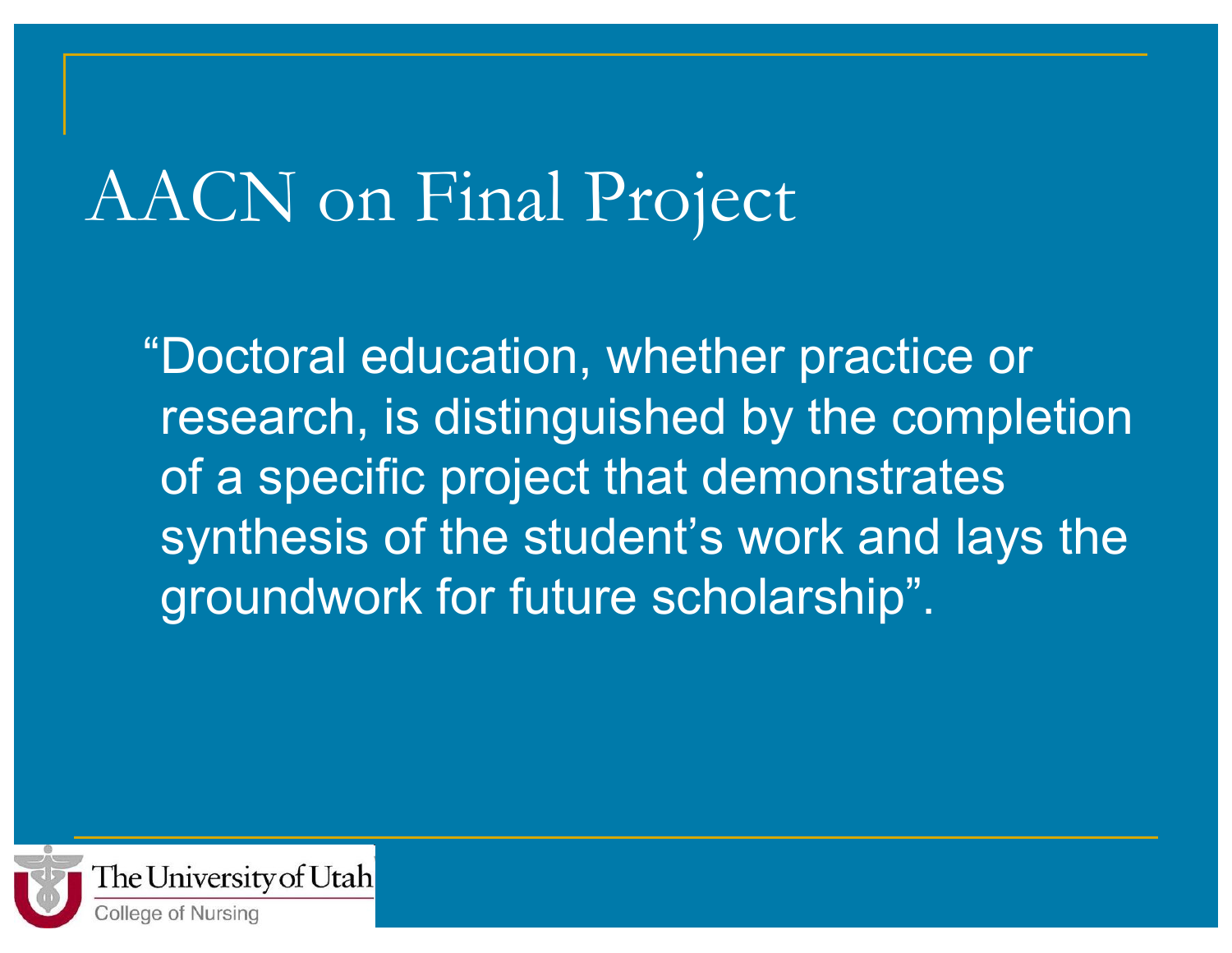## PhD Education Model is Well Established

- Creation of new knowledge through research
- **A** well established paradigm
- **Budents mentored through program** progression
- Culture of PhD nursing research shared and nurtured

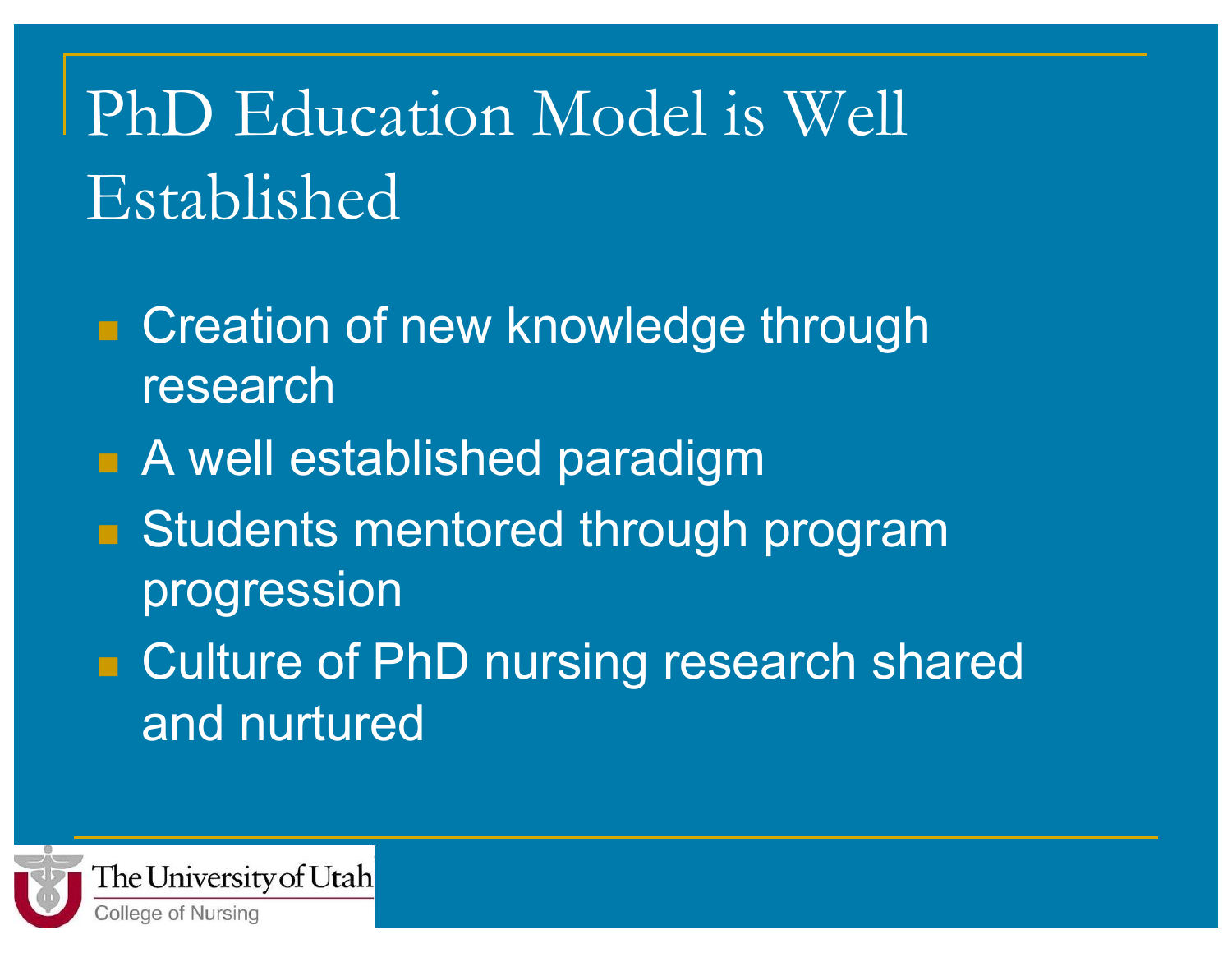### DNP – New Model

- **Provides broad knowledge required for** application to advanced clinical practice
- **Program length shorter when contrasted with** PhD
- **Projects need clinical focus** 
	- **n** Caution with educational projects
- **Rigor must represent doctoral education** AACN 8 essentials

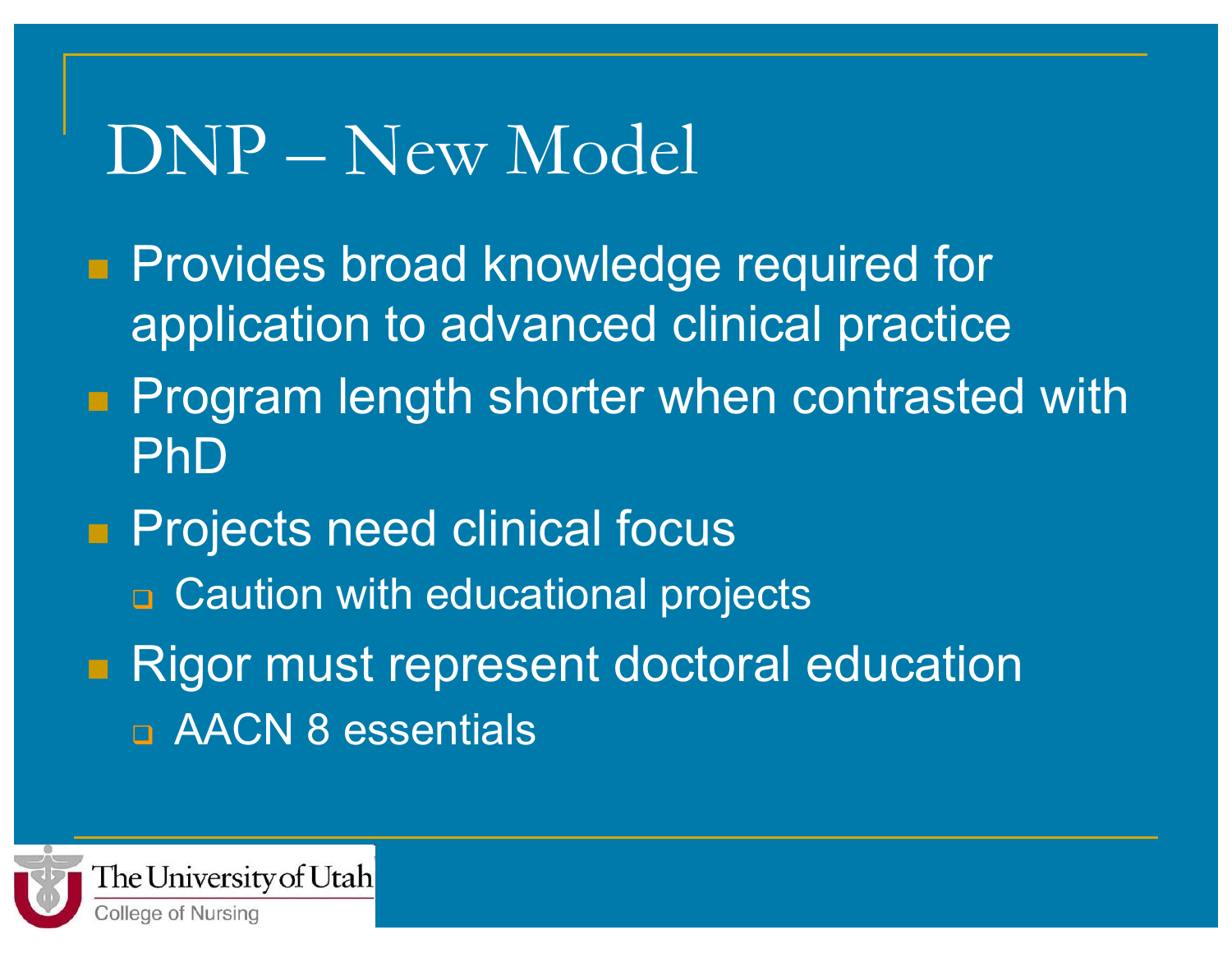### Our MS-DNP Program

Began in 2007 – Cohort is executive format First graduating cohort December 2008 Total graduates to date – 55 **B** Additional students currently enrolled - 45

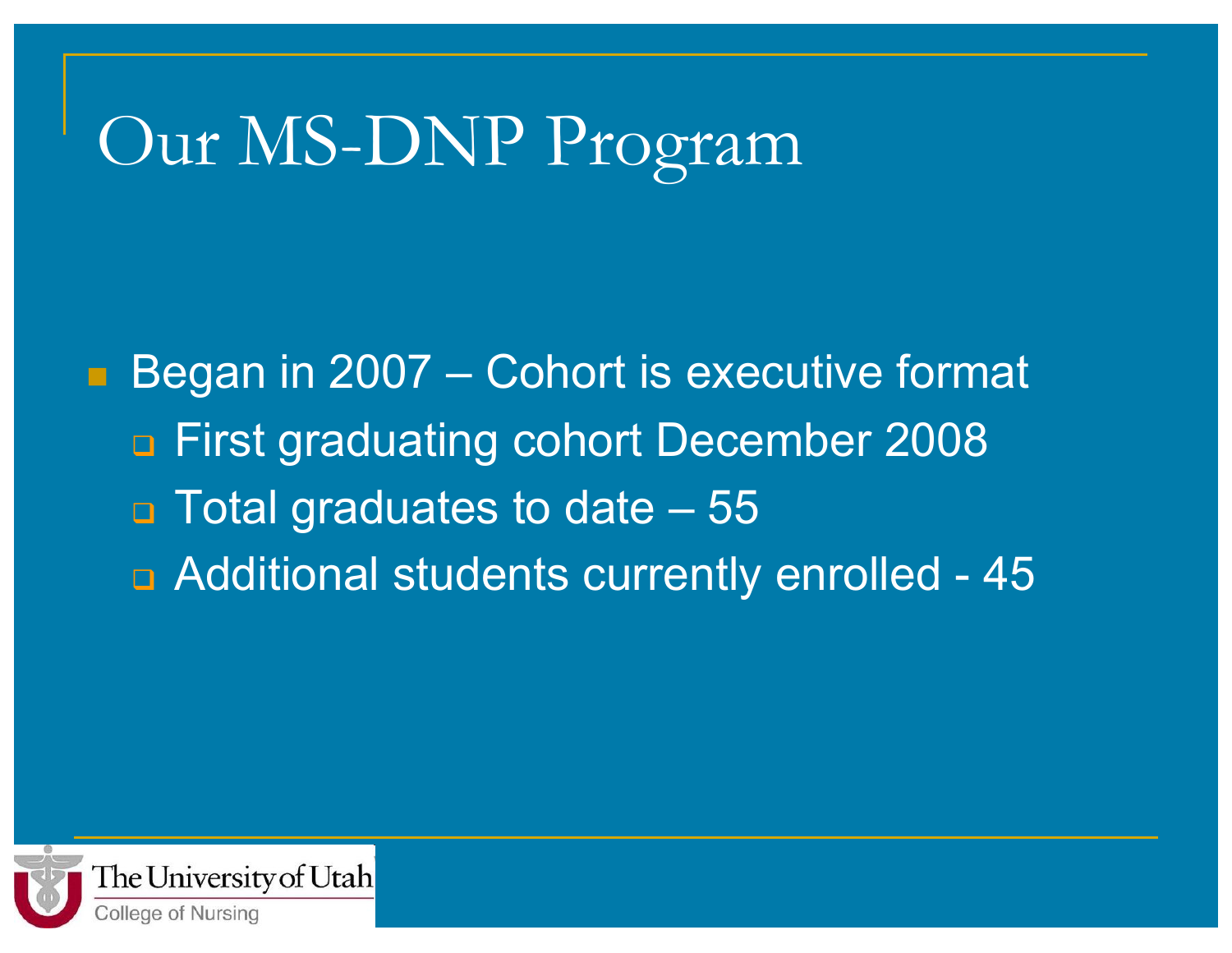## Our BS-DNP Program

**BS-DNP began in 2008 n** First cohort of 29 to graduate May 2011 **E.** Students heading for capstone or final project **a.** 67 students in primary care NP program **18 students in acute care NP program n** 10 students in Women's Heath NP and Nurse **Midwife** 12 students in Neonatal NP program

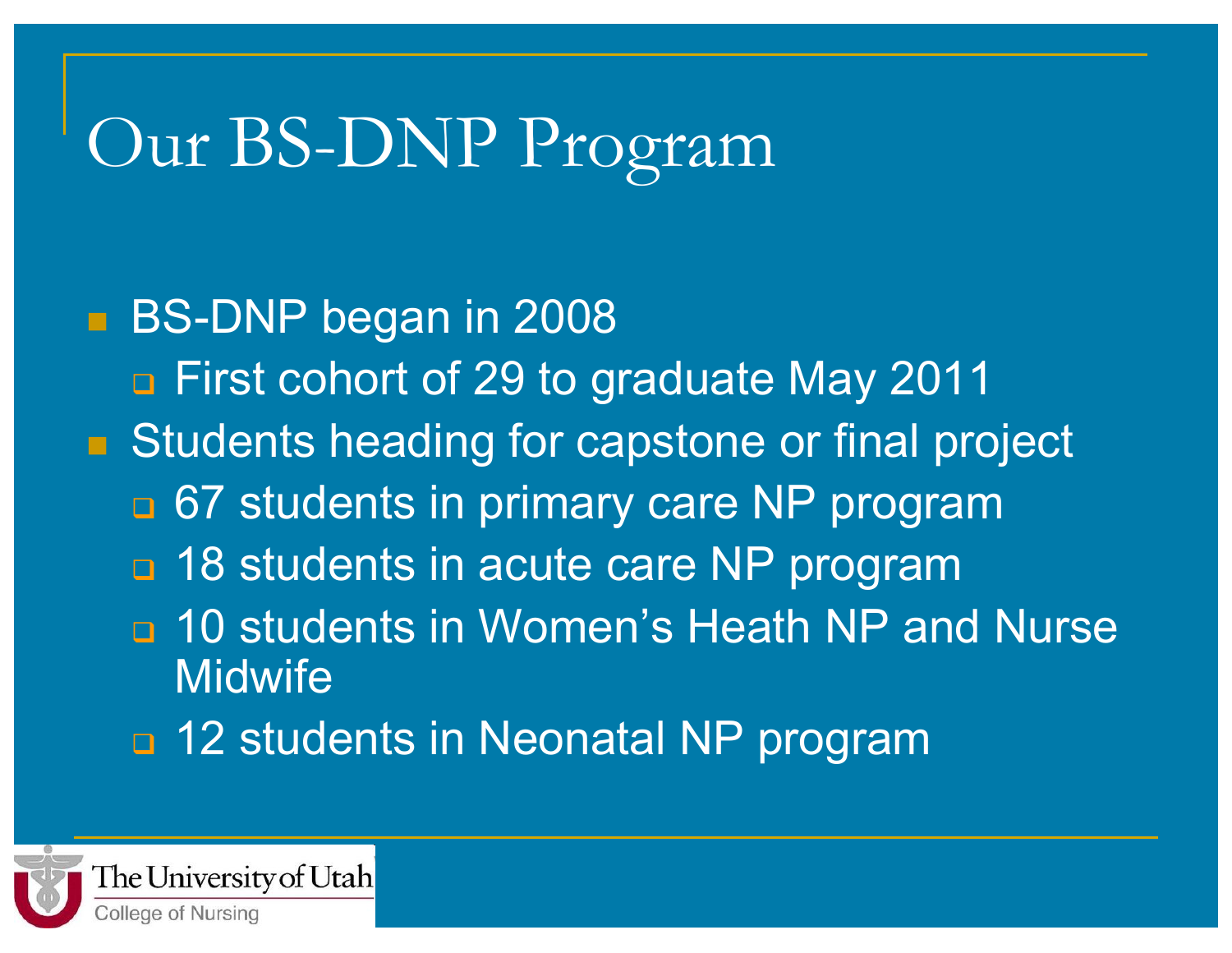#### Program and Challenges **First MS-DNP cohort 2007** 32-36 credits **n** 4 semesters Final project in last 2 semesters (6 credits) **MS-DNP D** Short time frame □ Some students without specific academic skills **Need refresher skills for literature searches and** reference management, information technology Accomplishing projects in limited time frame

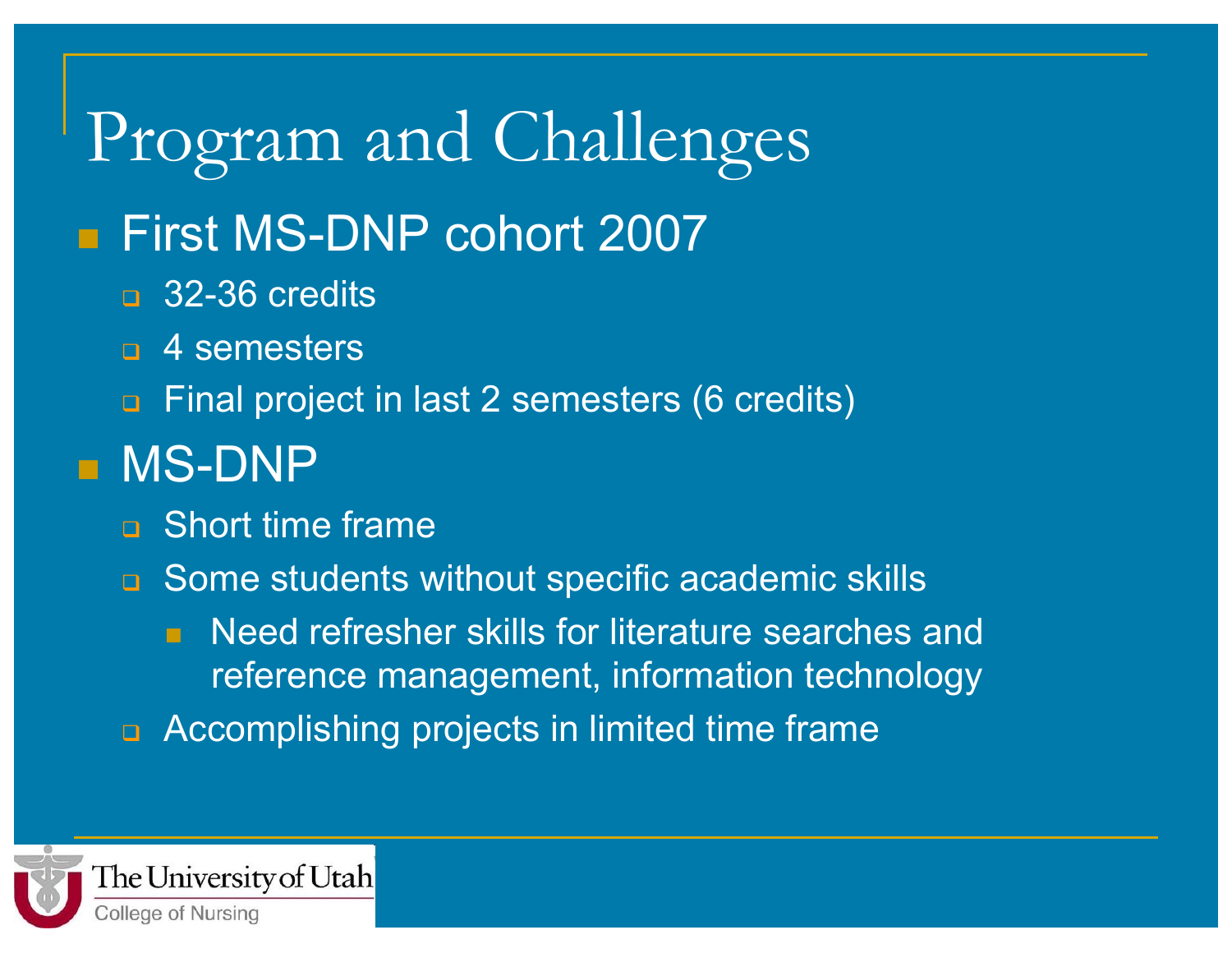## Program and Challenges

#### **First BS-DNP cohort 2008**

- $\sim$ 75 credits
- **a** 8 semesters

#### **BS-DNP**

- Lack of clinical experience in advanced practice role
- **Difficulty conceptualizing a potential project in advance** practice role
- □ Students are focusing on mastery of advanced practice skills

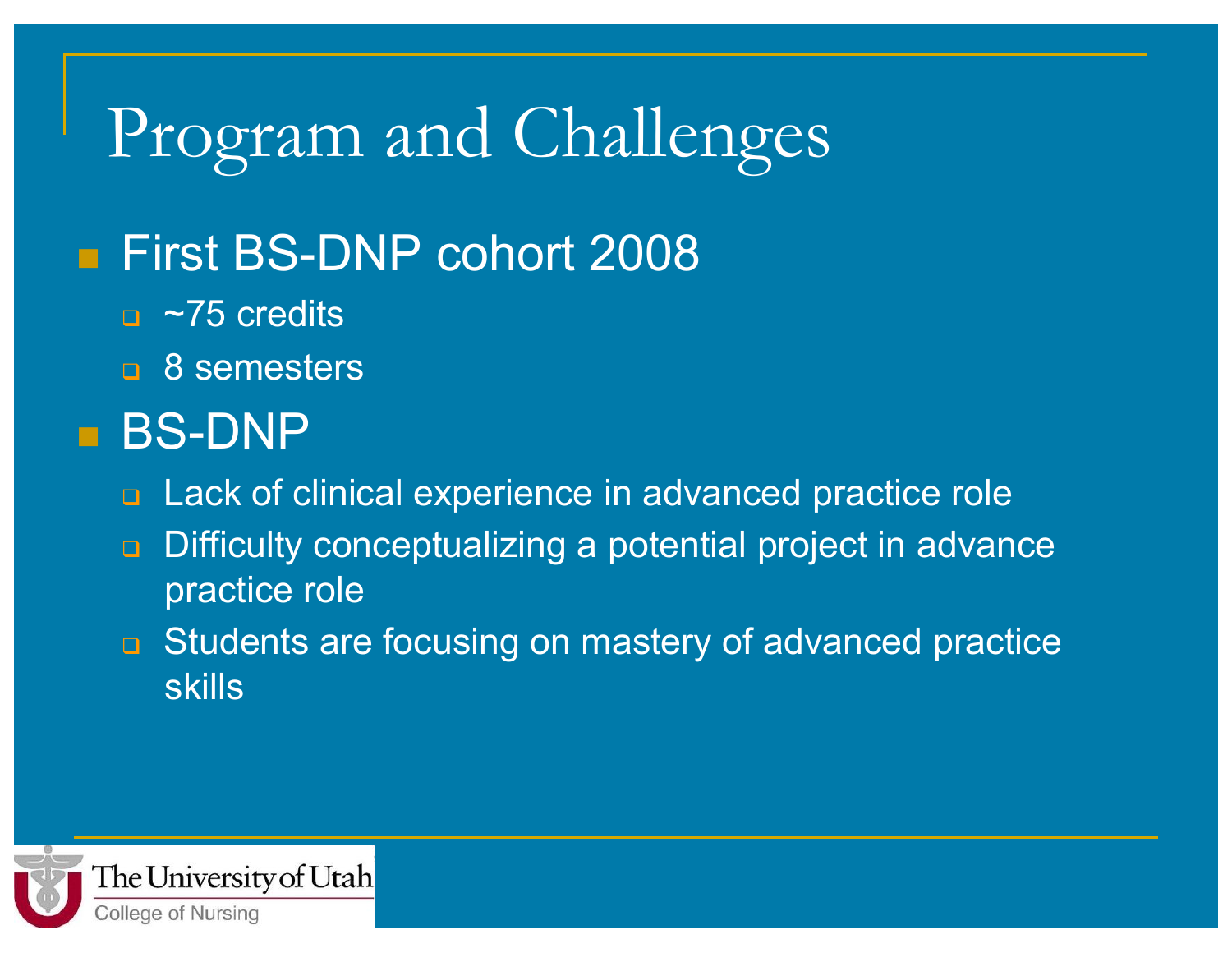### Committee Structure

**Began with traditional committee Noved to supervisory committee model n Chair, Program Director & Executive Director of** Clinical Graduate Programs **Use content experts to guide specific areas** of student project

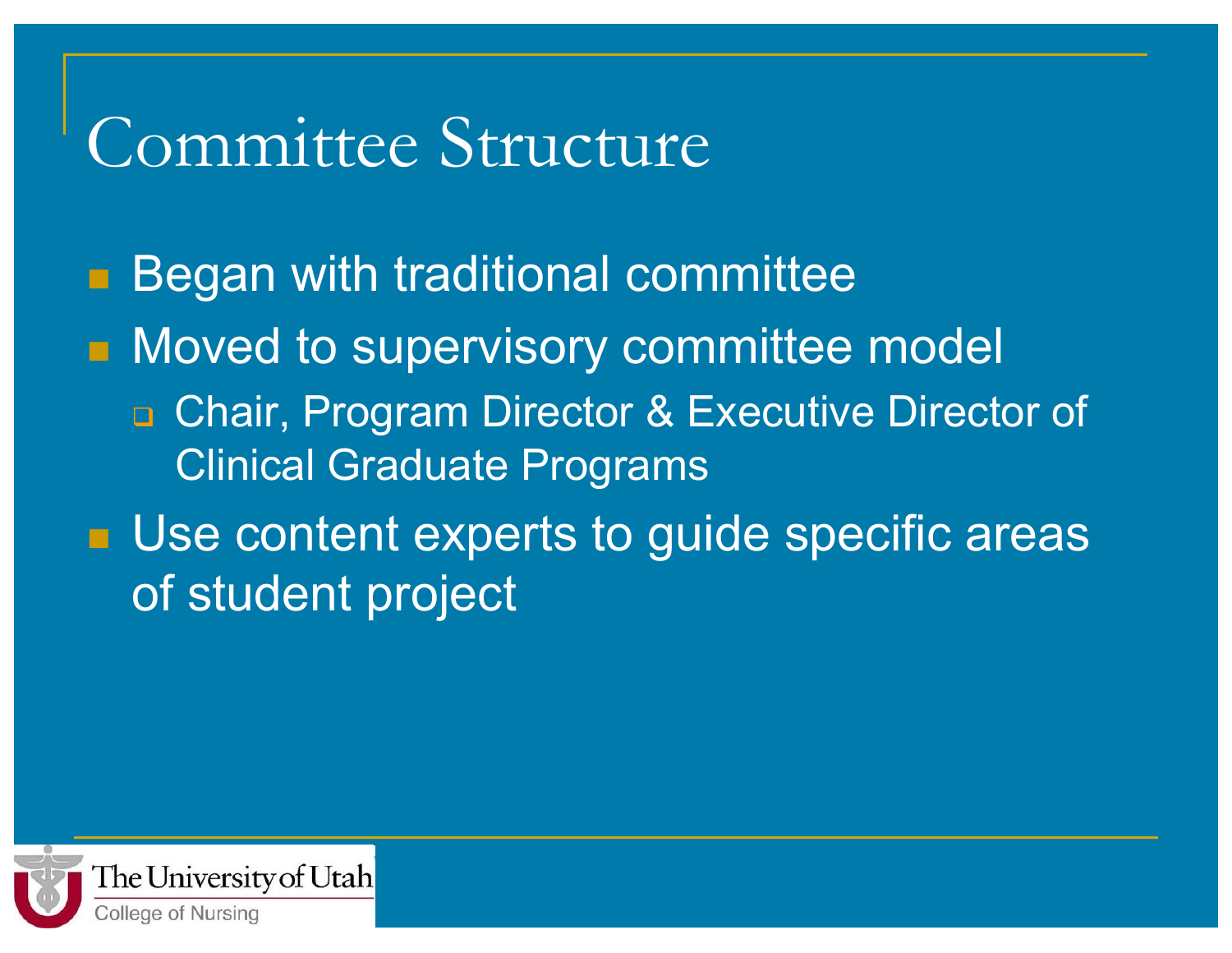### Lessons Learned

- **Timely completion of project greatest barrier to** program completion
- **First MS-DNP cohort** 
	- **11 of 31 students completed in anticipated time frame**
- $\blacksquare$  Second cohort change in process of introducing **capstone** 
	- **25 of 28 completed program in anticipated time frame,** remaining 3 completed with addition of one semester

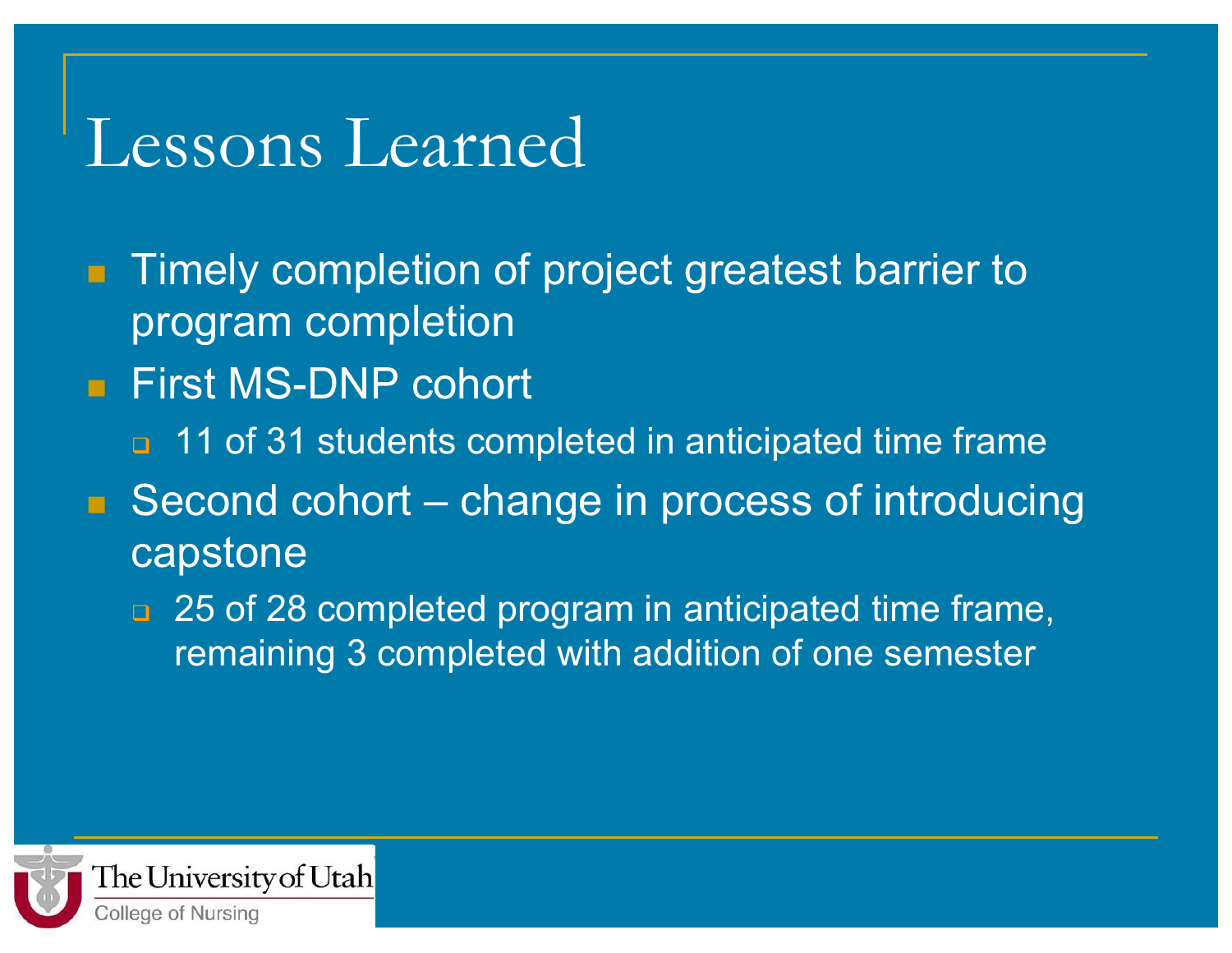## Planting the Seed

- **Pre-admission interview topic of final project** is discussed
- **Initial orientation students are encouraged** to begin to explore areas of special clinical interest
- **Professors point out possible project topics in** individual courses

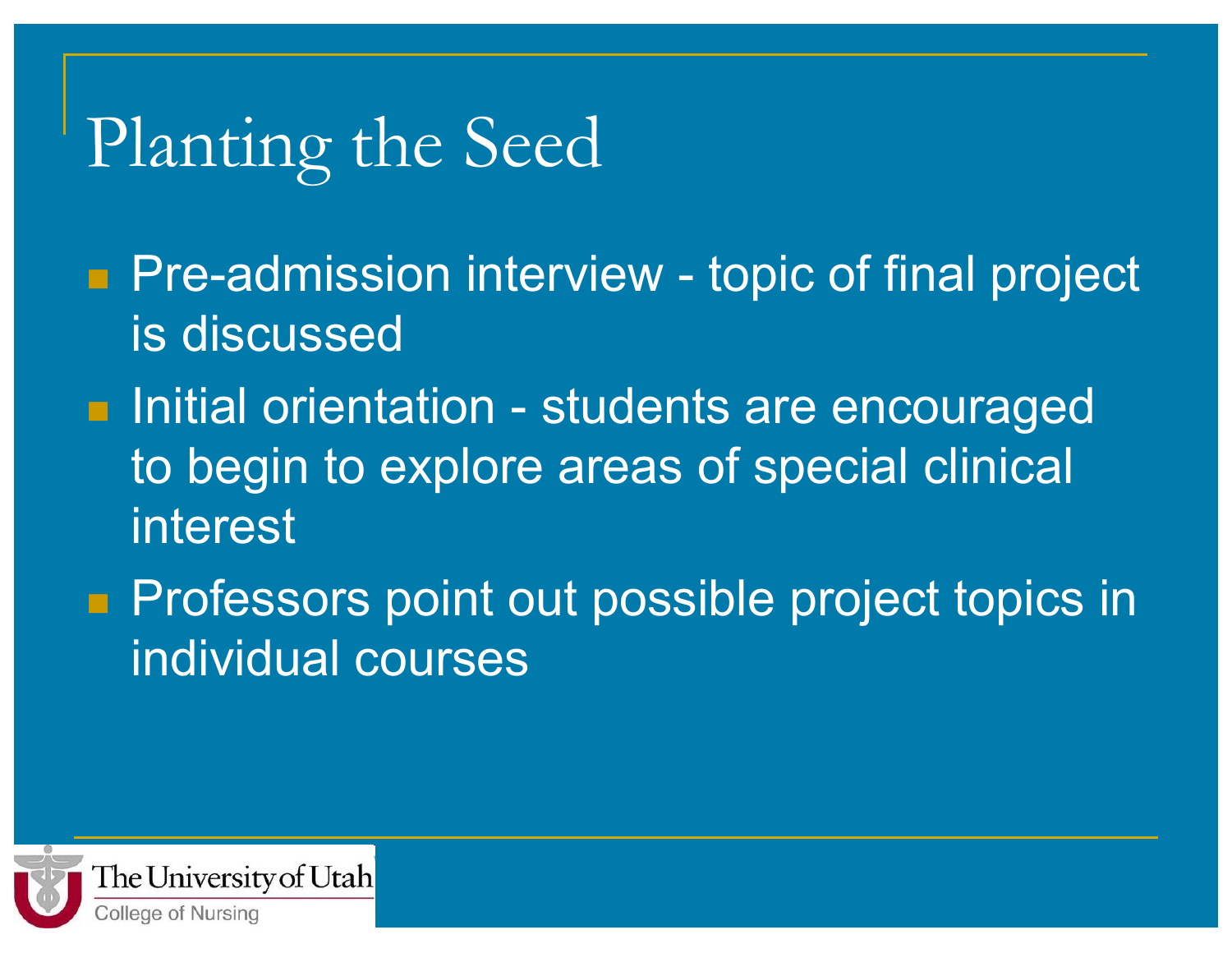## Establishing a Time Line

- **2 semesters before beginning final project** students submit possible topics
- **Advisor begins process of assisting student in** clarifying and narrowing topics
- **By beginning of first semester of the final** project course (2 semesters) students articulate a problem statement for project

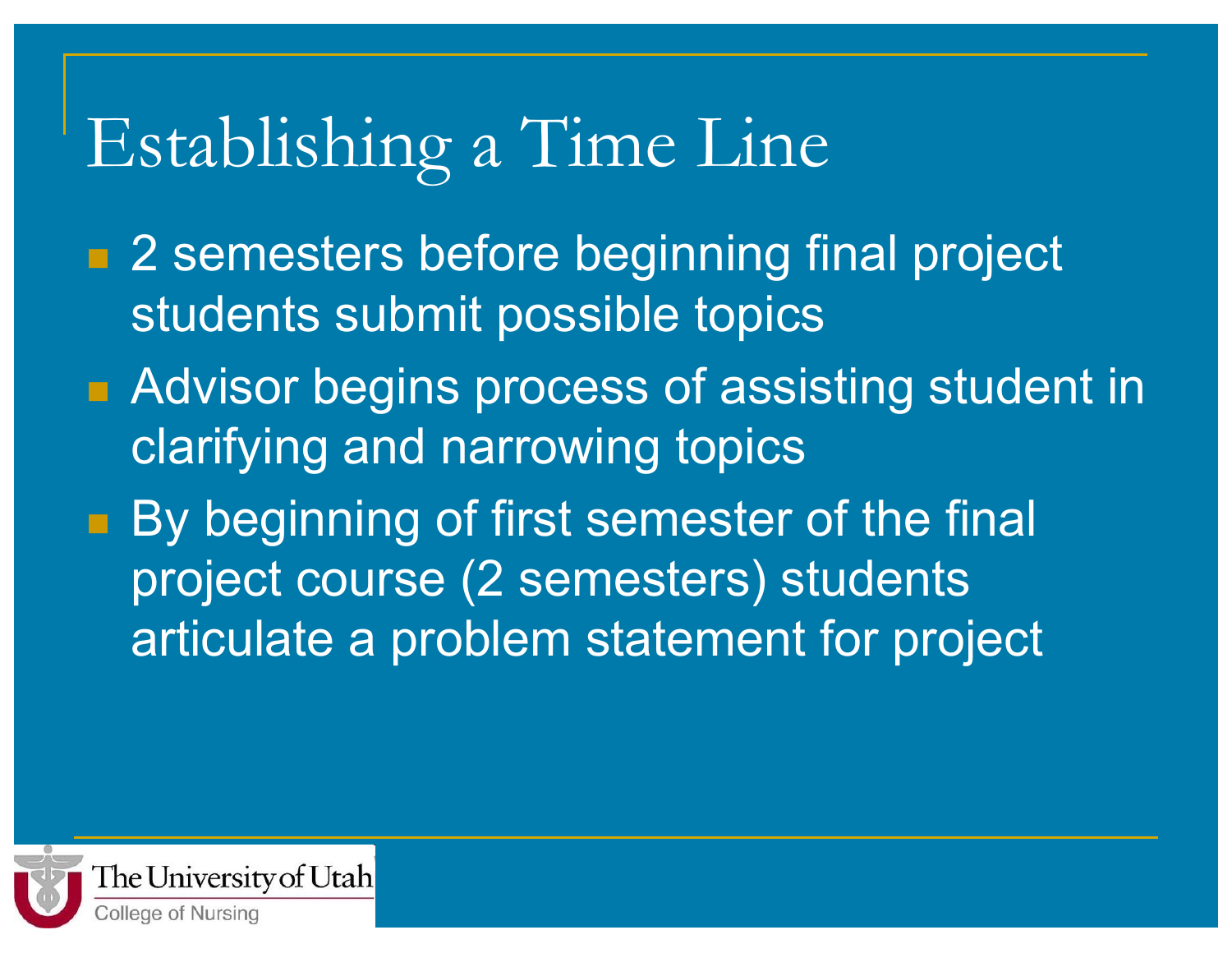### Provide Examples

- **List of titles of final projects posted for** student review
- **Example 1.5 List of possible clinical questions**
- **Executive summaries of projects posted for** student review
- **B** Students attend defenses of preceding cohort

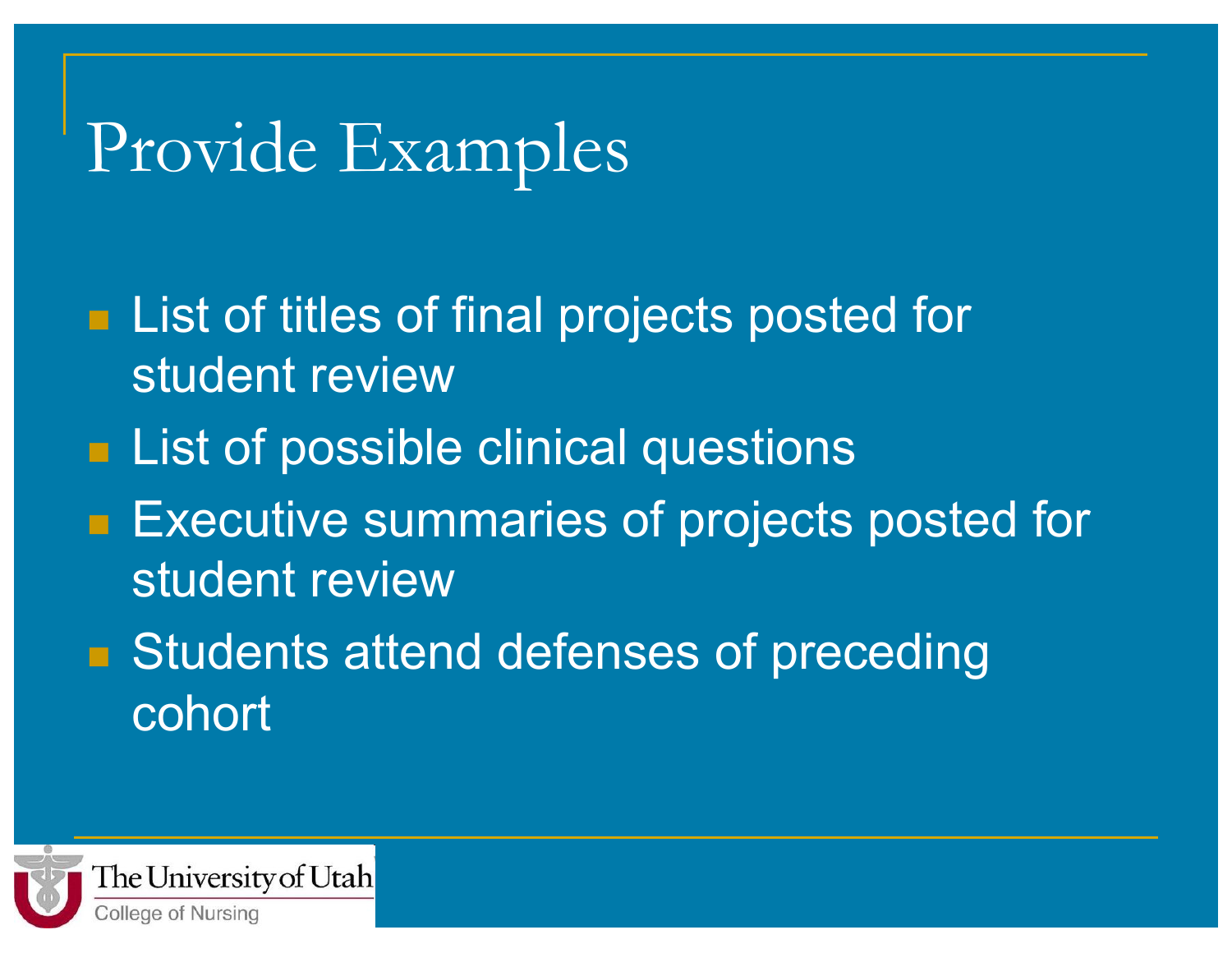### Keys to Success

**Dedicated faculty as project chairs** 

- **E** Clearly defined expectations
- Content experts with clearly defined roles
- **Blending resources of clinical and research**
- Students choose topics they are passionate about
- **E** Chairs oversee content
- **Budents use professional editors**

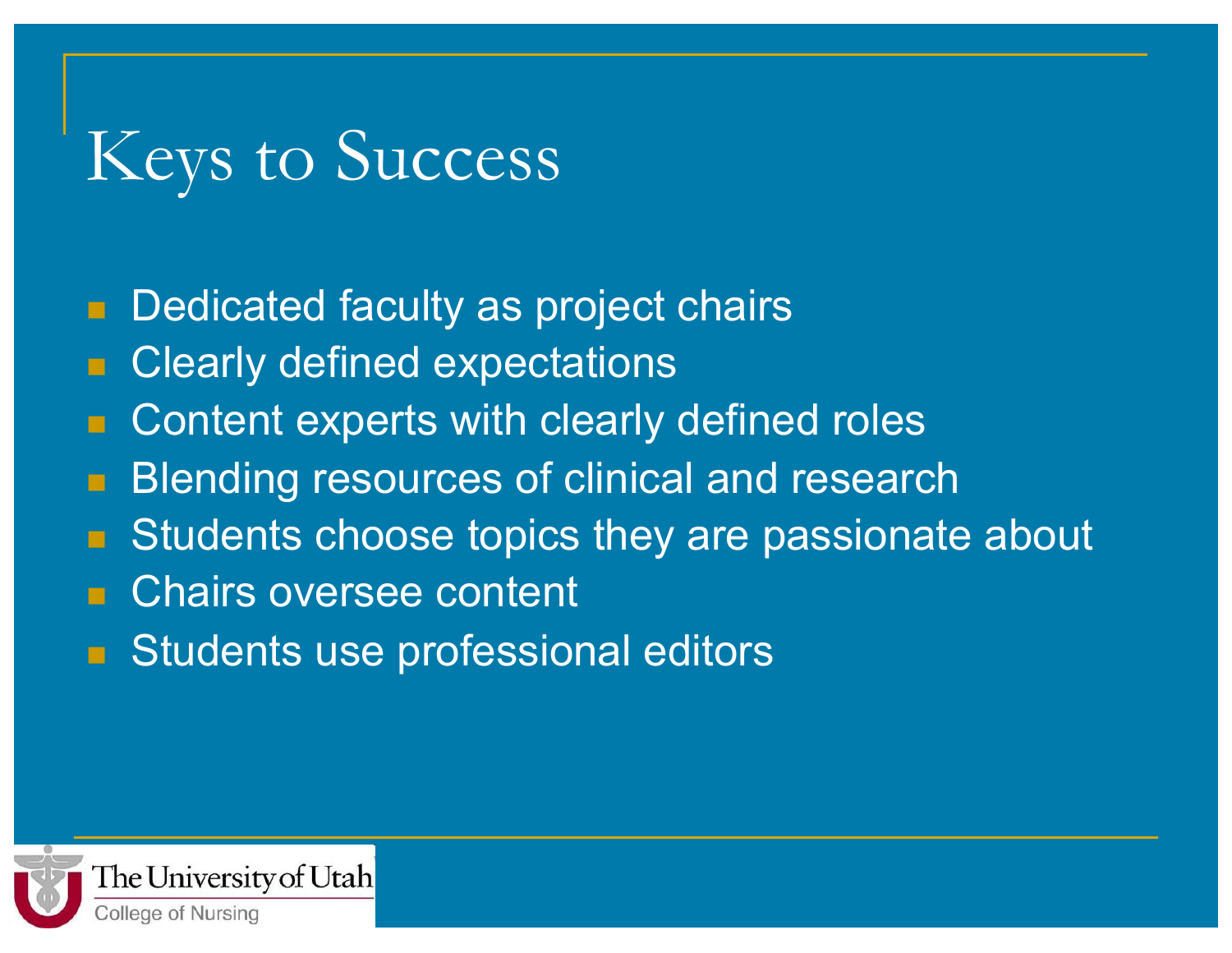### Chair

**The chair of the DNP student's project**  Understands the difference between PhD and DNP

- **Encourages the student in clinical focus**
- **Provides guidance**
- □ Assists in collegial networking

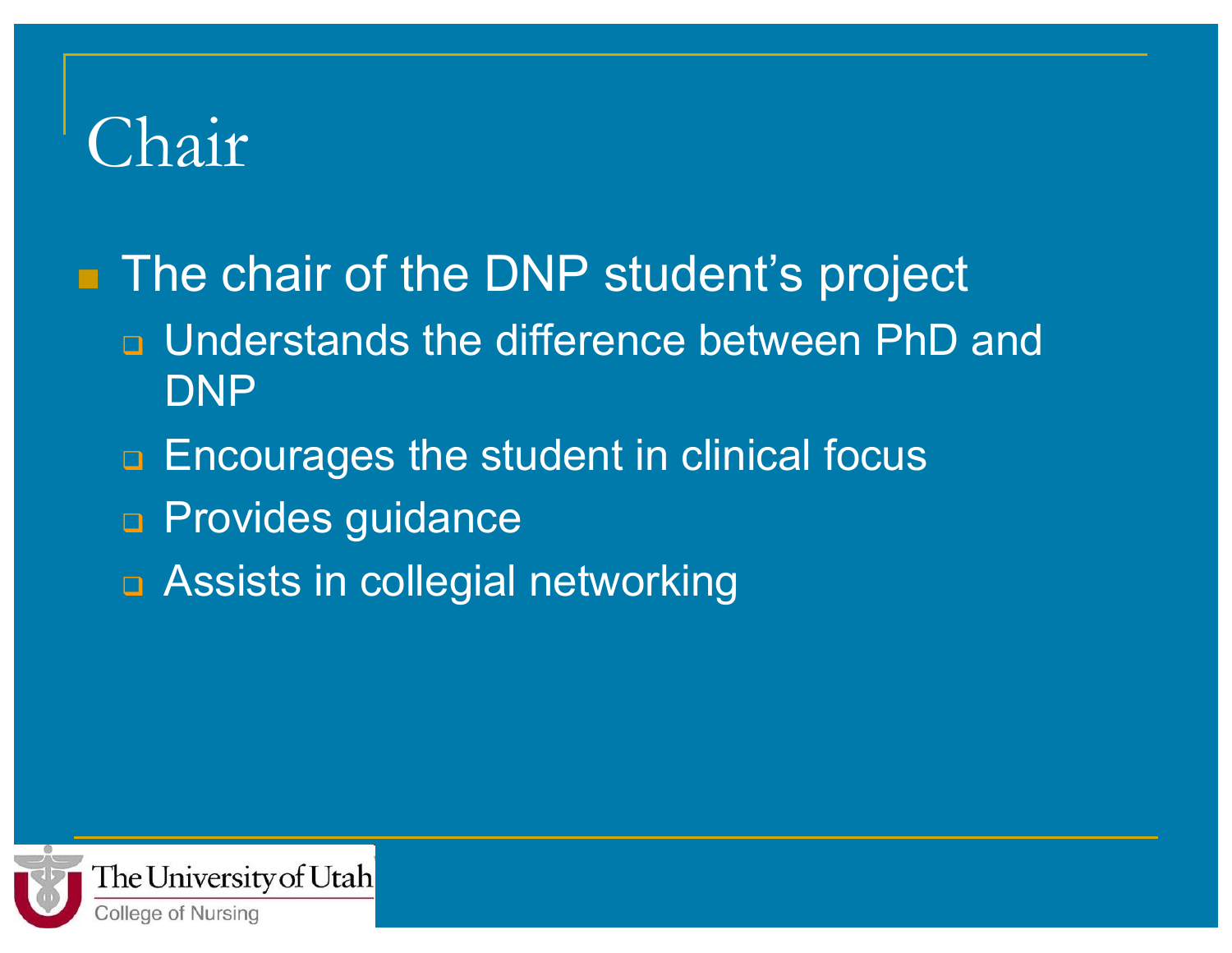## Content Expert

- Selected by student
- **Nay be recommended by chair**
- **Approved by chair**
- **If Identified expert or specialist in specific area** related to final project
- **Provides mentoring and guidance in specific** area of expertise
- **n** Often provides professional networking

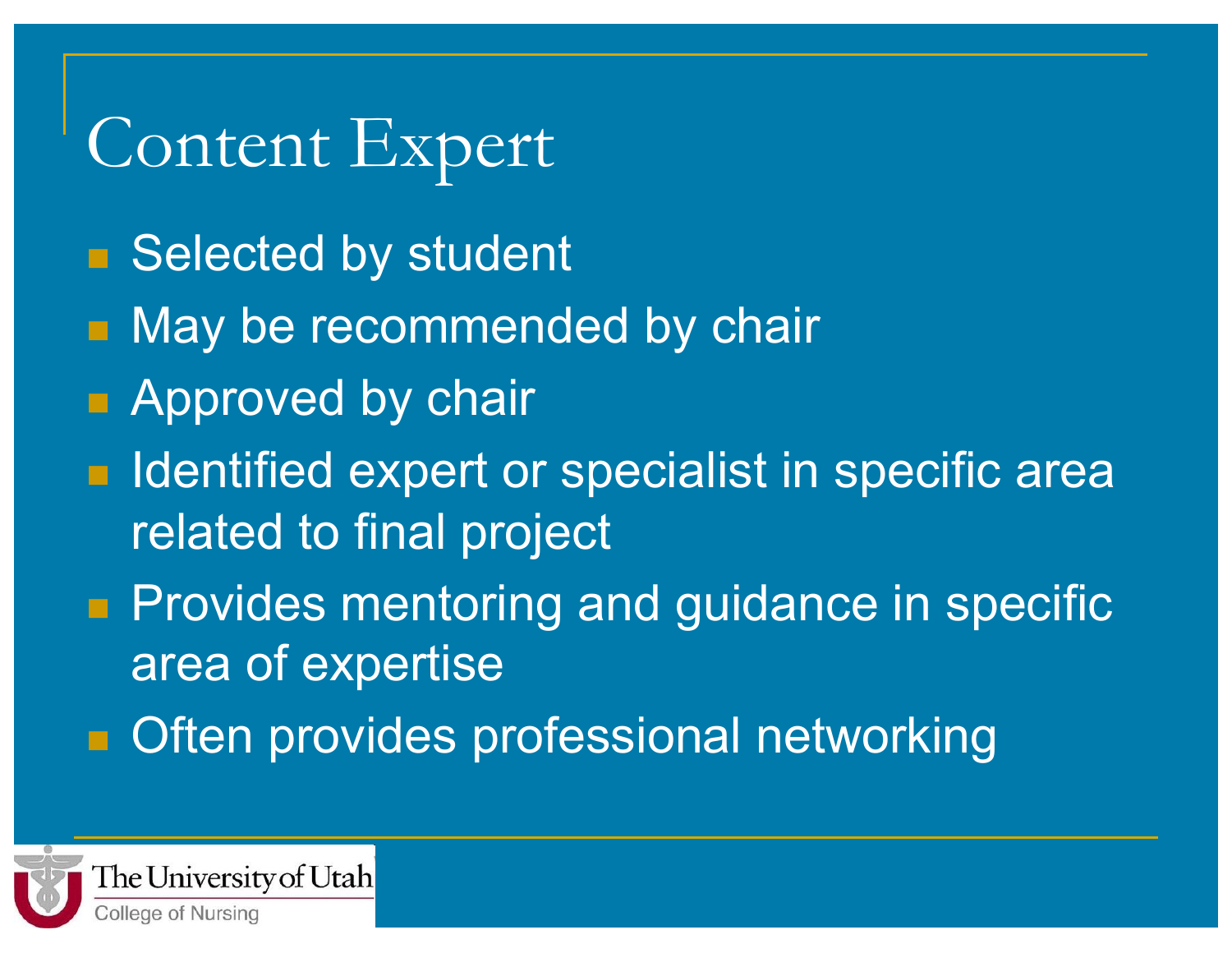### Final Project

- **Represents clinical immersion in topic**
- **Results of scholarly inquiry**
- **<u>■</u>** Uses evidence to improve practice or patient outcomes
- Contribution to nursing in:
	- **D** Leadership
	- **D** Policy
	- **Evidence-based practice**
	- **n** Program planning and evaluation
	- **a** other

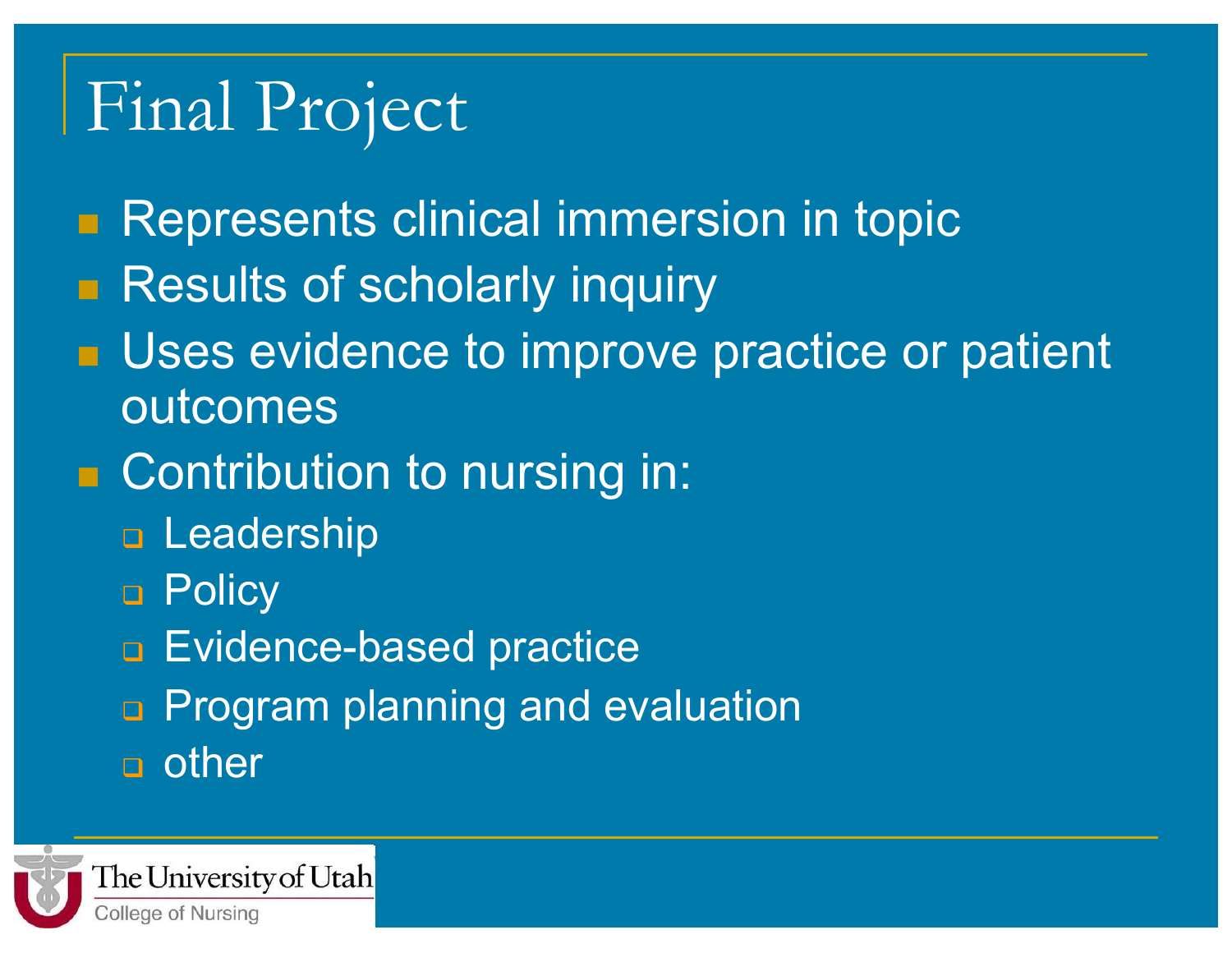### Final Project Course Outline First semester (3 credits  $\sim$  180 hours) **Problem statement <u>E</u>** Literature review **D** Manuscript draft ■ Second semester (3 credits ~180 hours) **D** Implementation **Evaluation** Final manuscript and deliverable product

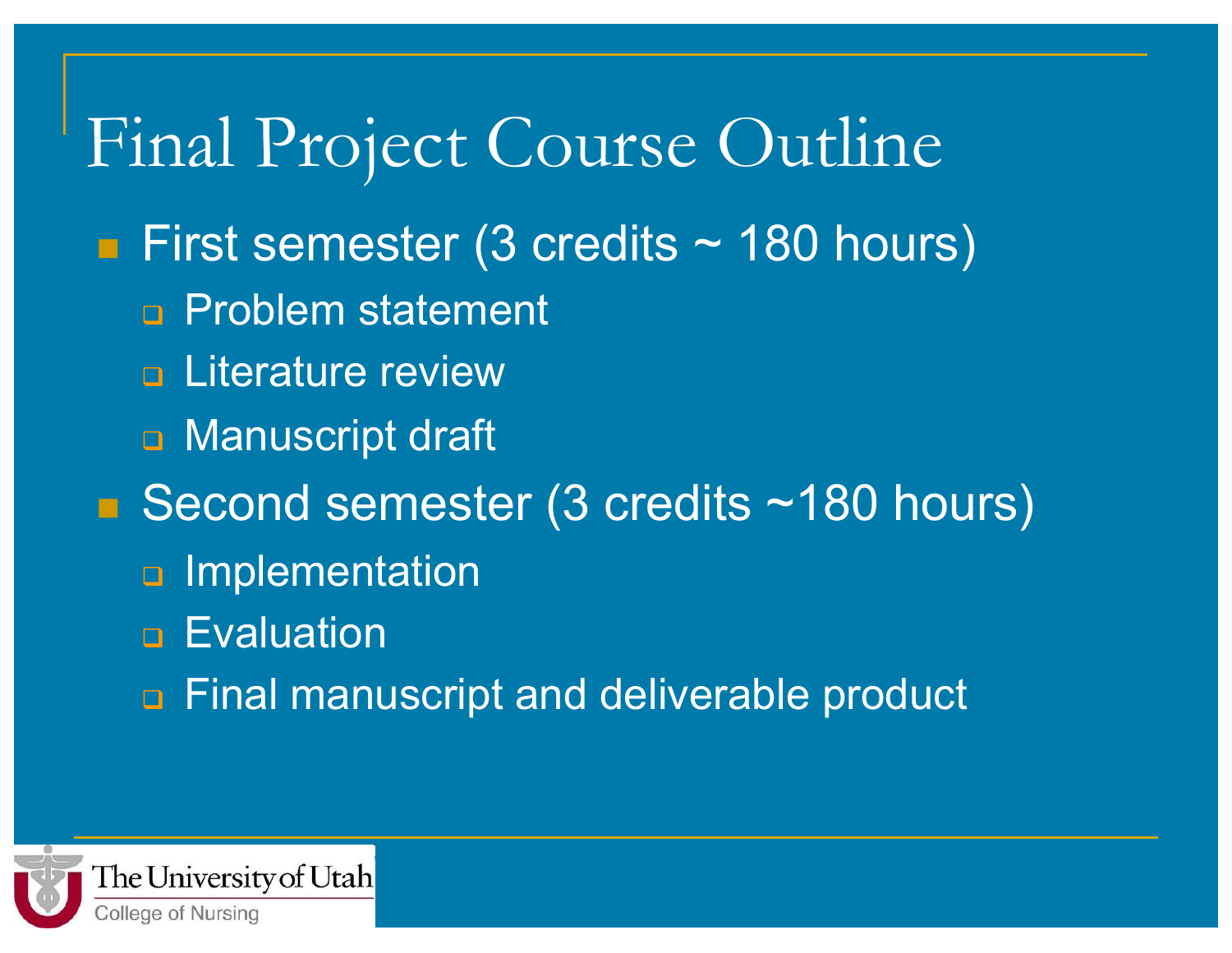### Survey of Graduates

■ 71.9% of respondents (23 of 32) reported that final project provided the basis for future scholarly work following graduations **146.9% professional presentations 31.3% poster presentations 18.8% publications**